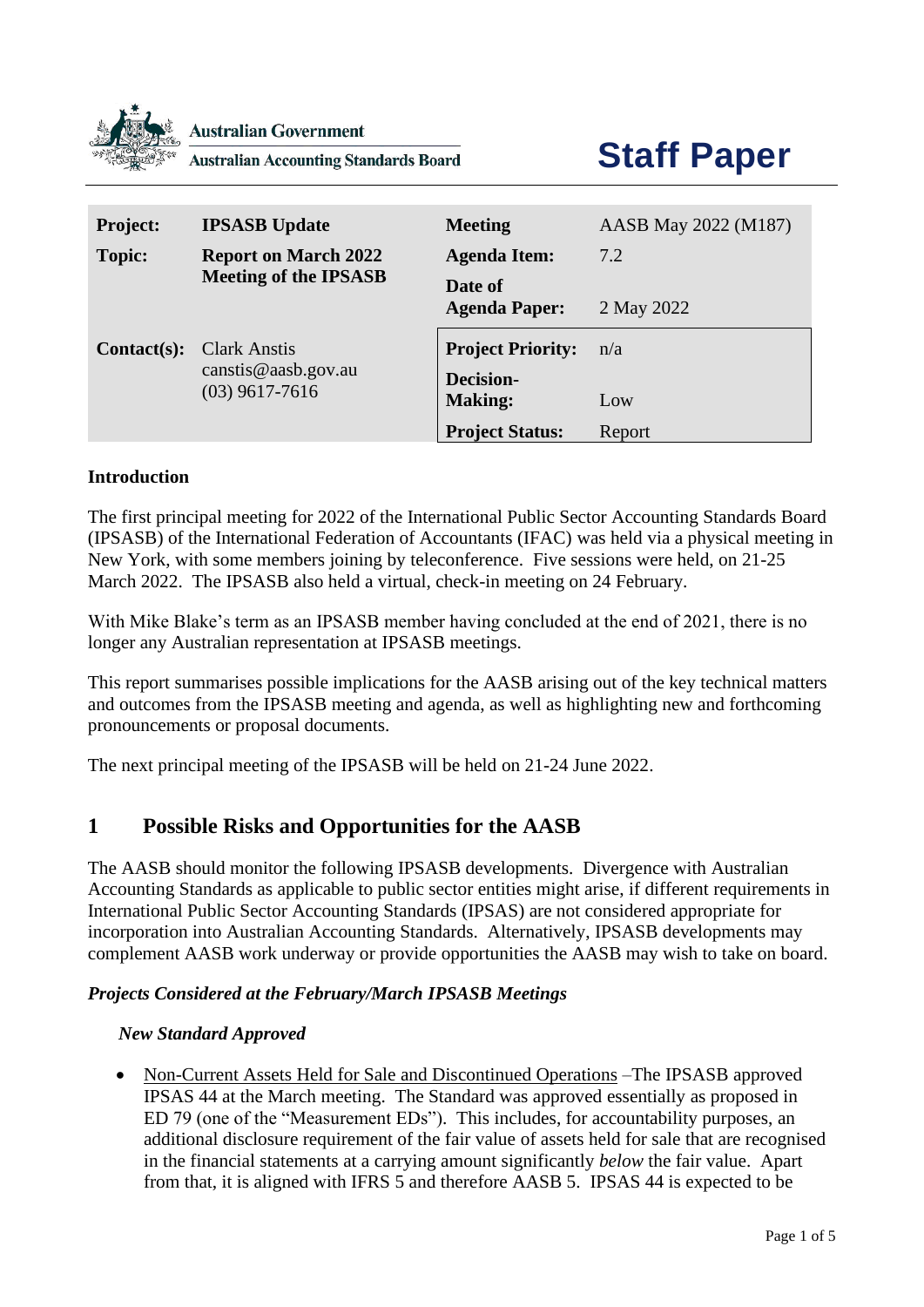published in May with an effective date of 1 January 2025. It is expected to be applied to "commercial" transactions, but it is unclear how that is to be expressed – perhaps only in accompanying commentary. Otherwise, no specific issues with public sector application of IFRS 5/ AASB 5 have been identified.

### *Continuing Projects*

- Sustainability Reporting the IPSASB approved, through discussions open only to the IPSASB members and senior staff, a Consultation Paper on developing a sustainability reporting framework for the public sector. The CP is expected to be issued in May. The CP will address working with the International Sustainability Standards Board, for example. The Public Interest Committee (the IPSASB's oversight body) has indicated that it is prepared to undertake oversight activities in respect of IPSASB sustainability pronouncements. The IPSASB notes that its Recommended Practice Guidelines provide a foundation for reporting sustainability information, in particular RPG 1 *Reporting on the Long-Term Sustainability of an Entity's Finances* and RPG 3 *Reporting Service Performance Information*.
- Retirement Benefit Plans this project is developing a new IPSAS based on IAS 26, adapted with consideration given to alternative approaches of national standard-setters, including AASB 1056 *Superannuation Entities*. The Exposure Draft was approved by the IPSASB at the February 2022 check-in meeting. ED 82 was issued at the start of April, following a final editorial process, for comment by 1 August.

The ED proposes a requirement to present the actuarial present value of promised retirement benefits (based on projected salaries) for defined benefits and the defined contribution obligation to participants on the face of the statement of financial position. The proposals label the defined benefit obligation as a provision (and thus a liability), but the defined contribution obligation is not classified. Plan investment assets are proposed to be measured at fair value. The ED does not specify how contributions to a plan and benefit payments should be classified but would permit different approaches, so that the ultimate IPSAS potentially could permit the approach in AASB 1056 of classifying contributions and benefit payments respectively as increases and decreases in obligations to members of the plan.

- Leases Phase 2 (Other Lease-Type Arrangements) this part of the IPSASB's project on leases is based on a Request for Information (January 2021) that sought details of public sector-specific arrangements. This part is of more relevance to the AASB than Phase 1, which resulted in the issue of a new Standard, IPSAS 43 *Leases* (January 2022), that applies from 1 January 2025 and is equivalent to IFRS 16. Phase 2 is expected to address concessionary leases and similar public sector arrangements through a second ED process, providing the opportunity for the AASB to comment on matters that could be relevant to public sector application of AASB 16.
- Natural Resources this project will be conducted in phases. Phase 1 focusses on developing a Consultation Paper to address subsoil resources, water and living resources. Further phases might develop an exposure draft, depending on the responses to the CP, or address other natural resources. This project potentially could establish recognition and/or disclosure requirements for resources that currently are not addressed in financial statements in Australia, and therefore could be the basis for an AASB project. The CP was approved by the IPSASB in March 2022 and is expected to be issued in May (along with the Sustainability Reporting CP) for comment until October.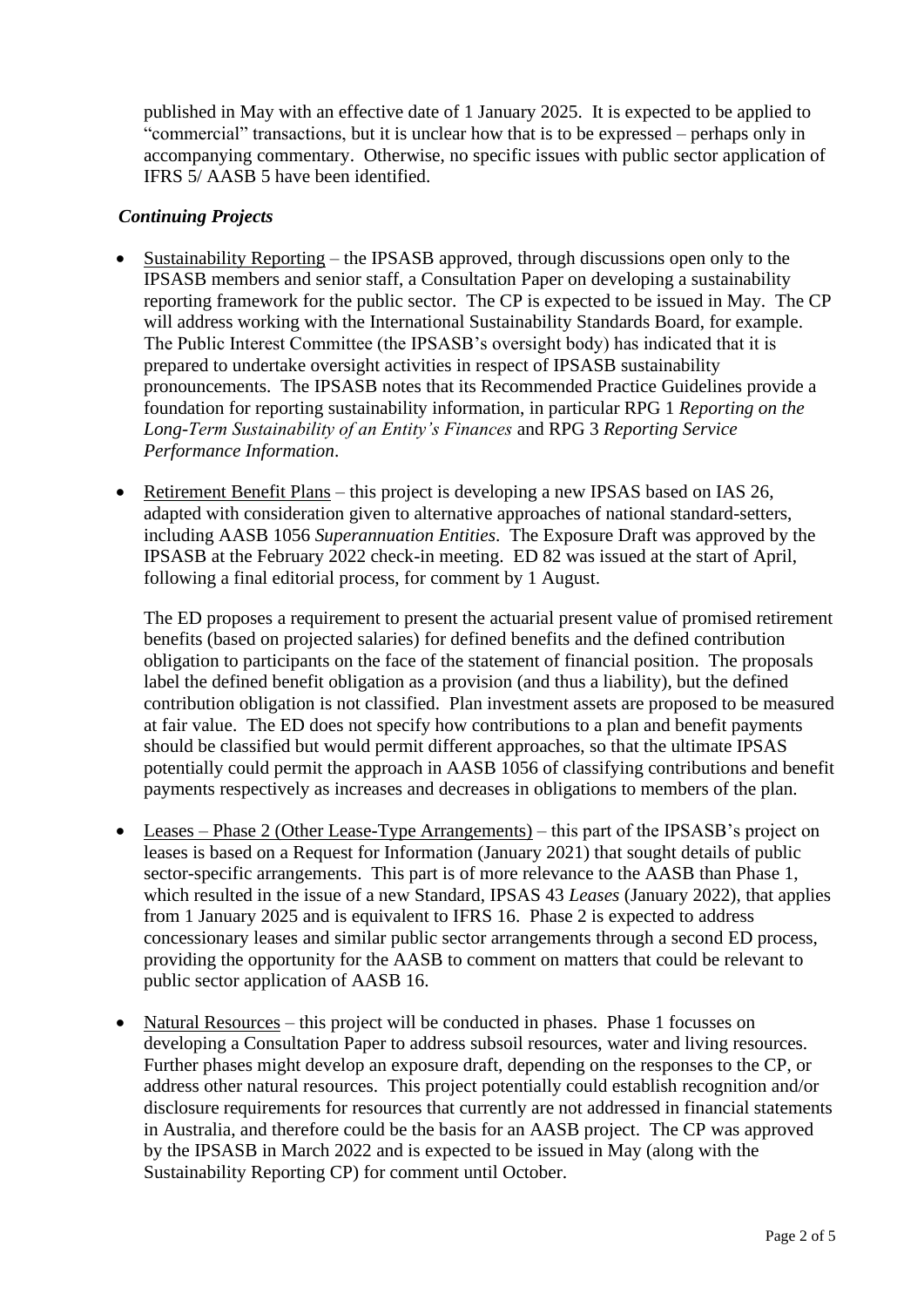• Revenue with/without Performance Obligations – the IPSASB is continuing to consider the issues addressed in EDs 70 and 71. The IPSASB now supports preparing a single IPSAS to cover revenue recognition by transfer recipients, whether the recipient has either no obligations or "compliance obligations" under the transfer. 'Compliance obligations' is a new term, to cover what were previously termed present obligations, with its subset of performance obligations. The IPSASB has tentatively decided that all binding arrangements give rise to present/compliance obligations for each party.

The IPSASB's decisions represent very different approaches to those in Australian Accounting Standards. The AASB ultimately should consider whether revised IPSAS requirements might improve existing Australian requirements for not-for-profit entities in AASB 15 *Revenue from Contracts with Customers* and AASB 1058 *Income of Not-for-Profit Entities*.

- Transfer Expenses the IPSASB is continuing to consider the issues addressed in ED 72, deciding that the principles for transfer providers should be consistent as far as possible with those adopted for revenue and liability recognition by transfer recipients. The IPSASB has decided to adopt a revised accounting model for transfer expenses under binding arrangements. Whereas ED 72 proposed that the transfer provider would recognise an intangible asset prior to the transfer recipient fulfilling its performance obligations, this approach is now extended to cases where the transfer recipient has compliance obligations. There is no corresponding Australian Accounting Standard.
- Public Sector Measurement this project could lead to changes in the measurement techniques specified in IPSAS, which the AASB should consider ultimately in terms of whether to update the measurement requirements in AASB Standards for not-for-profit public sector entities (and potentially for NFP private sector entities too). The IPSASB is now considering the issues raised by respondents to the various exposure drafts.

ED 77 *Measurement* proposed an IPSAS on measurement that supports the following measurement bases as relevant to general purpose financial reports: historical cost, fair value, current operational value (COV – a new basis) and cost of fulfillment (for liabilities). The ED also proposed removing replacement cost as a measurement basis or technique. Looking at the responses to ED 77, the IPSASB acknowledges that it will need to address stakeholder concerns regarding the proposed public-sector-specific COV measurement basis.

At the March 2022 meeting, the IPSASB decided to adopt those four measurement bases for the IPSAS, but noted that it needs to do further work in respect of historical cost and measurement model choice. Disclosure requirements are to be specified in other IPSAS.

• Limited Update of the IPSASB's Conceptual Framework – Phase 1 (Measurement) – this phase addresses measurement issues in CF Chapter 7 through ED 76 *Conceptual Framework Update: Chapter 7,* Measurement of Assets and Liabilities in Financial Statements (issued in April 2021). The ED covers measurement models and bases, leaving techniques to be covered in IPSAS. The selection of measurement bases is to be linked to the measurement objective (usually financial capacity or operational capacity) rather than to entry or exit values. The AASB should assess the IPSASB outcomes for potential not-forprofit entity modifications to the AASB Conceptual Framework (2019).

At the March 2022 meeting, the IPSASB decided, as proposed in ED 76, to add fair value to the CF as a measurement basis, replacing market value. However, the proposed deletion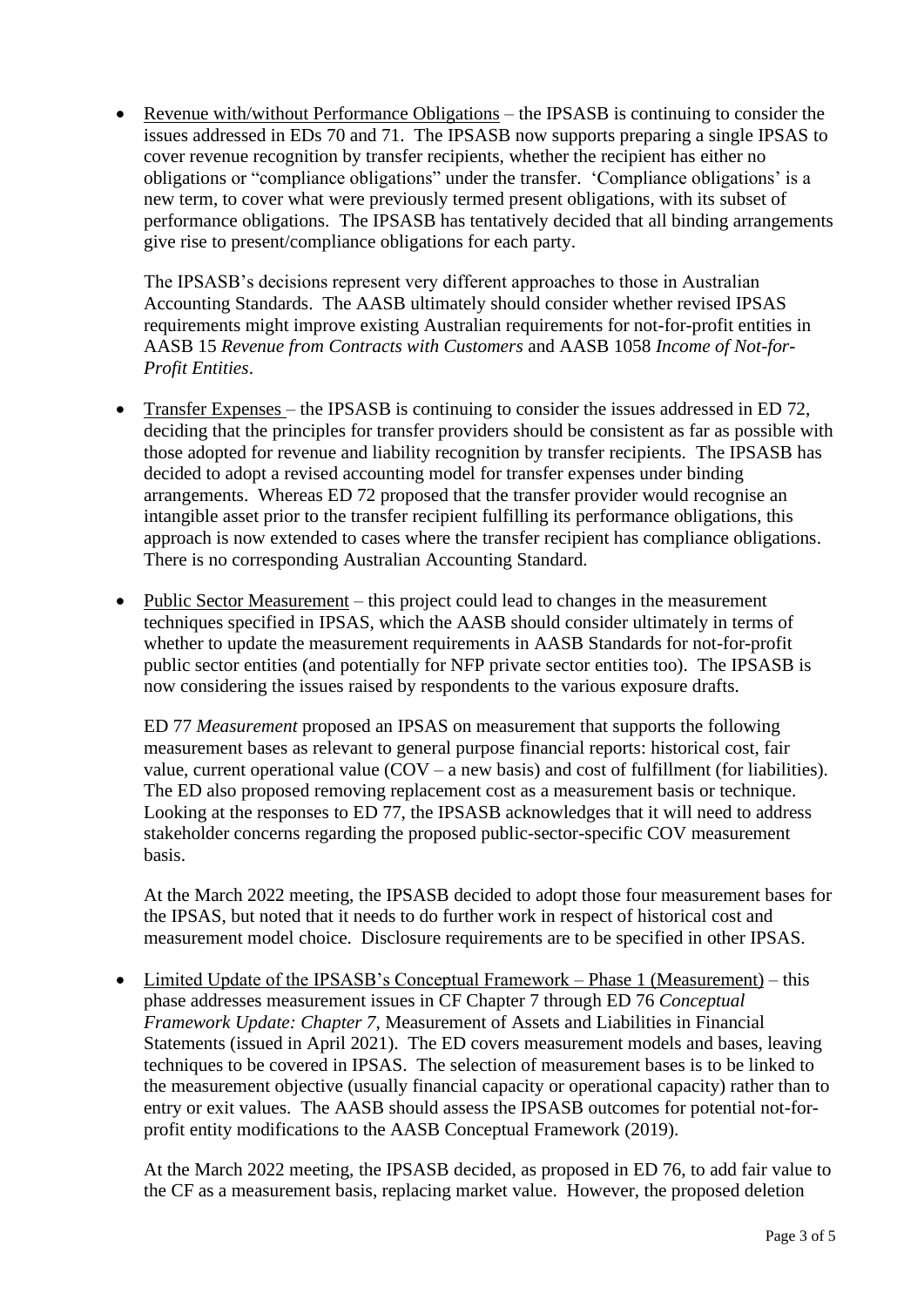from the CF of net selling price, cost of release and assumption price will be reconsidered after some members objected to their deletion from the CF even if they were not currently used in Standards. The three levels of measurement guidance (models, bases and techniques) will be called the Subsequent Measurement Framework rather than the measurement hierarchy.

#### *Projects Not Considered at the February/March IPSASB Meetings*

• Limited Update of the IPSASB's Conceptual Framework – Phase 2 (Other Topics) – this phase is to address the topics of asset and liability definitions, unit of account, executory contracts, service potential, prudence and materiality, mostly based on the IASB's 2018 CF amendments, which are reflected in the AASB's 2019 Conceptual Framework. Capital maintenance has been deferred to a later phase.

ED 81 was published in February 2022, with comments due 31 May. The ED proposes that 'service potential of a resource' be defined as the capability to provide services that contribute to achieving an entity's objectives. Prudence is to be treated as a reinforcement of neutrality rather than as a separate qualitative characteristic, and commentary on materiality extended consistently with the IASB's CF amendments. Public sector-specific revisions could be helpful to the AASB in extending the application of the 2019 Conceptual Framework to public sector entities in due course.

- Infrastructure ED 78 *Property, Plant, and Equipment* (April 2021) proposes relocating general measurement aspects from IPSAS 17 *Property, Plant, and Equipment* (PPE) to a new IPSAS on measurement. Issues relating to infrastructure, such as the distinguishing characteristics of infrastructure assets that give rise to particular accounting issues, land under or over infrastructure assets, impairment of land and the use of condition-based asset management information, are covered. Some issues will not be subject to more specific guidance where the IPSASB considers that the general guidance in IPSAS 17 should be applied, such as dismantling costs. The infrastructure-related guidance and illustrative examples should be monitored to assess whether they might be proposed by the AASB as useful additions to AASB 116.
- Heritage the IPSAS 17 PPE update ED (ED 78) also addresses issues relating to heritage assets. The ED proposes removing the current scope exclusion for heritage assets in IPSAS 17. The ED also proposes that IPSAS 17's depreciation requirements apply to heritage assets, although noting that in certain circumstances depreciation could be zero, and that heritage assets can be impaired and should be subject to normal impairment reviews. The heritage-related guidance and illustrative examples should be monitored to assess whether they might be proposed by the AASB as useful additions to AASB 116, even though heritage assets are already subject to AASB 116.

## **2 Work Program**

## *Project Delays*

At the March meeting, the IPSASB noted that the work program would be amended to defer the anticipated approval of an IPSAS arising from ED 77 *Measurement* beyond the scheduled September 2022 meeting, given the issues to be addressed further.